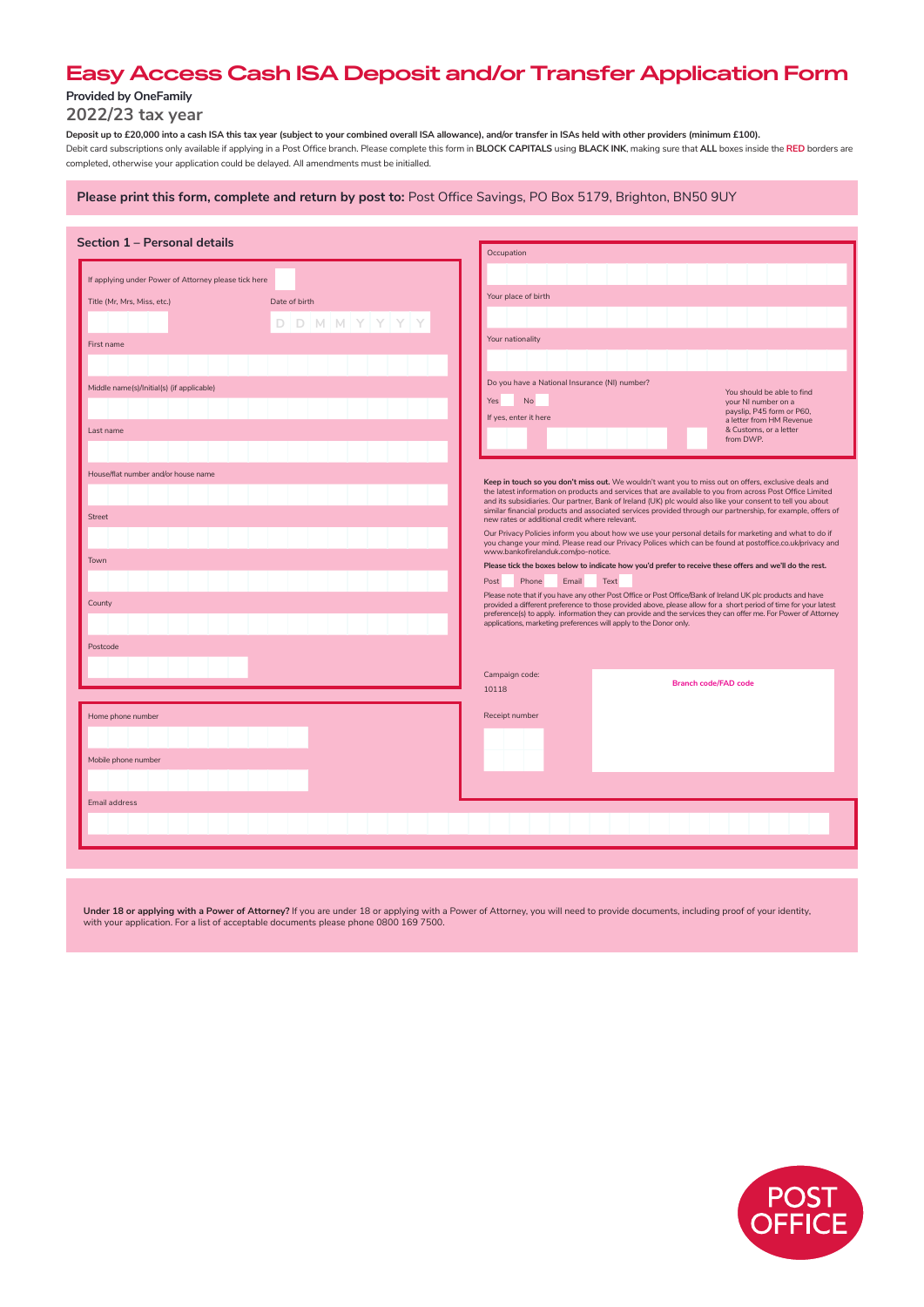### **Section 2 – Funding your Easy Access Cash ISA**

You can open your Easy Access Cash ISA with a subscription and/or a transfer. Please tick the boxes below that apply and make sure you complete the relevant sections of the application form (this will help avoid any delays to us accepting your application). To apply by Debit Card visit your nearest branch.

### **Transfer:**

I would like to transfer an existing ISA (please also make sure you sign and date section 4 and complete section 5).

**Subscription: I apply to subscribe to a cash ISA for the tax year beginning 6 April 2022 and each subsequent year until further notice.**

| I would like to make a subscription now of $\epsilon$                                                                                                                 |  |  |                                                                                                                                                           | paid by: |  |  |  |  |  |  |  |  |  |
|-----------------------------------------------------------------------------------------------------------------------------------------------------------------------|--|--|-----------------------------------------------------------------------------------------------------------------------------------------------------------|----------|--|--|--|--|--|--|--|--|--|
| <b>Cheque</b> (please make the cheque payable to yourself (e.g. Mrs J Smith) and write your address on the back.                                                      |  |  |                                                                                                                                                           |          |  |  |  |  |  |  |  |  |  |
| Please also provide the sort code and account number in the boxes below).                                                                                             |  |  |                                                                                                                                                           |          |  |  |  |  |  |  |  |  |  |
| Sort code                                                                                                                                                             |  |  | Account number                                                                                                                                            |          |  |  |  |  |  |  |  |  |  |
| Payment from my Post Office Easy Access Savings account<br>Account number<br>(you'll also need to provide us with the details of your account in the boxes provided). |  |  |                                                                                                                                                           |          |  |  |  |  |  |  |  |  |  |
|                                                                                                                                                                       |  |  | To help us meet anti-money laundering requirements, please detail the source of your subscription above e.g. salary, savings, sale of property, gift etc. |          |  |  |  |  |  |  |  |  |  |

### **Section 3 – Withdrawals**

If you'd like to be able to make withdrawals to a UK personal bank or building society current account, please provide your account details below and we'll set up a Nominated Account for you. You must be named on the account you nominate.

| Account holder's name (e.g. John Smith) |                                                                                                                                                                  |  |  |  |  |  |  |  |  |                       |  |  |  |  |  |  |  |  |  |  |  |  |
|-----------------------------------------|------------------------------------------------------------------------------------------------------------------------------------------------------------------|--|--|--|--|--|--|--|--|-----------------------|--|--|--|--|--|--|--|--|--|--|--|--|
|                                         |                                                                                                                                                                  |  |  |  |  |  |  |  |  |                       |  |  |  |  |  |  |  |  |  |  |  |  |
| Sort code                               |                                                                                                                                                                  |  |  |  |  |  |  |  |  | <b>Account Number</b> |  |  |  |  |  |  |  |  |  |  |  |  |
|                                         | Interest Payments: By default, all interest due will be paid into your ISA annually. If you wish to have this interest paid into your Nominated Account instead. |  |  |  |  |  |  |  |  |                       |  |  |  |  |  |  |  |  |  |  |  |  |

**Interest Payments:** By default, all interest due will be paid into your ISA annually. If you wish to have this interest paid into your Nominated Account instead, please tick here

### **Section 4 – Declaration and your signature**

This ISA will be managed under the terms outlined in the Key Features and the Terms and Conditions. Before signing your application, you should read these terms carefully and contact us if there is anything you do not understand.

### **I authorise Family Equity Plan Limited:**

- to hold my cash subscriptions, and any interest earned on those subscriptions;
- to make on my behalf any claims to relief from tax in respect of ISA investments.

#### **If I am subscribing, or intend to subscribe, to this ISA:**

I apply to subscribe to a cash ISA for the tax year beginning 6 April 2022 and each subsequent year until further notice.

### **And I declare that:**

All subscriptions made, and to be made, belong to me;

- I am 16 years of age or over;
- I have not subscribed and will not subscribe more than the overall subscription limit in total to any combination of permitted ISAs in the same tax year;
- I have not subscribed and will not subscribe to another cash ISA in the same tax year that I subscribe to this cash ISA;
- I am resident in the United Kingdom for tax purposes or, if not so resident, either perform duties which, by virtue of Section 28 of Income Tax (Earnings & Pensions) Act 2003 (Crown employees serving overseas), are treated as being performed in the United Kingdom, or I am married to, or in a civil partnership with, a person who performs such duties. I will inform Family Equity Plan Limited if I cease to be so resident or to perform such duties or be married to, or in a registered civil partnership with, a person who performs such duties.

**I accept the ISA Terms and Conditions and I declare that this application form has been completed to the best of my knowledge and belief and I confirm that I have received the Deposit Information Sheet.**





 $\blacksquare$  Data Protection: Family Equity Plan Limited will hold your personal data in line with our Privacy Notice. The full version is here www.onefamily.com/privacy. It explains your rights as data subject and how we use your data.

A copy is also available by writing to OneFamily, 16-17 West Street, Brighton, BN1 2RL; by calling Customer Services on 0345 602 3409 or, by email to customerservices@ onefamily.com.

Full details about how your information will be used by Post Office Limited (Post Office) and Bank of Ireland (UK) plc (Bank of Ireland) can be found in the Post Office Privacy Policy and Bank of Ireland Privacy Notice. You will find the summarised Post Office Privacy Policy at the back of the enclosed Key Information Pack. Bank of Ireland's Privacy Notice can be found at https://www.bankofirelanduk.com/po-notice and a copy will also be provided in your Welcome Pack.

**Anti-money laundering:** Family Equity Plan Limited may need to verify the name and address of the applicant to comply with anti-money laundering legislation. We may use credit reference agencies to help us do this and by signing the application form you are agreeing to these checks taking place.